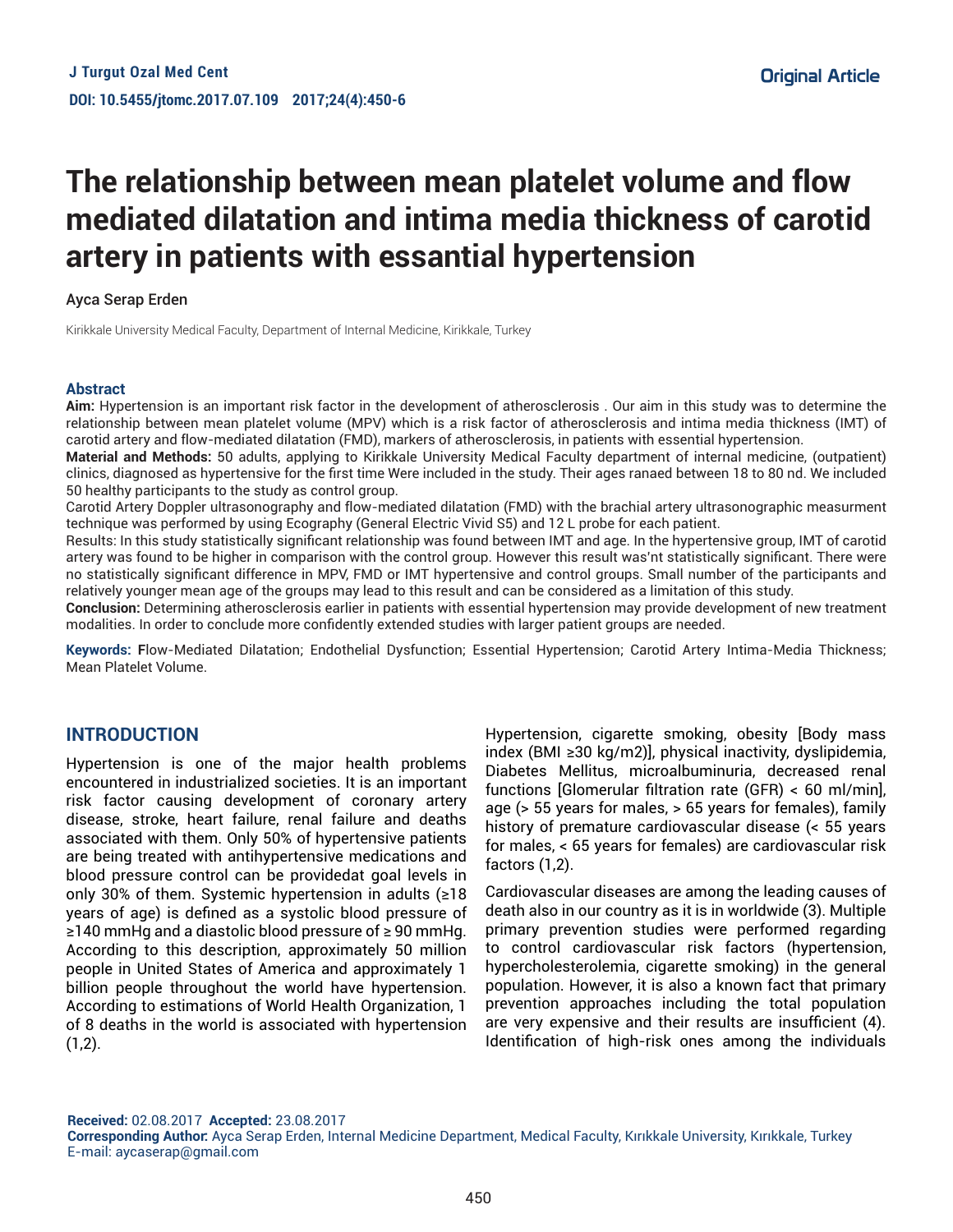considered to be healthy in the population is an important public health problem. Focusing on primary prevention activities in these individuals according to the present risk condition seems to be the most logical and effective approach. Although primary prevention activities are currently recommended for individuals with intermediate-high risk regarding development of cardiovascular event, an ideal method which can be used for description of this patient group could not be found yet. Risk classifications based on traditional risk factors have important limitations (5).

Doppler ultrasonography (USG) method for evaluation of endothelial dysfunction was introduced for the first time by Celermajer et al. In the study performed by the authors in 1992, endothelial functions of patient group with atherosclerosis or risk factor for atherosclerosis and control group were evaluated by using Doppler USG. The authors evaluated flow-related dilation and endotheliumindependent dilation by using the method they introduced.

Method of evaluation of endothelial function using Doppler USG is a non-invasive and easily repeatable method. The results of intracoronary evaluation which is considered to be gold standard in evaluation of endothelial dysfunction are coincided with the results of Doppler USG method (6).

Measurement of carotid artery intima-media thickness (IMT) is one of the non-invasive methods commonly used. It was shown in many studies that carotid artery IMT had close relation with cardiovascular risk factors, cardiovascular diseases, atherosclerosis in the coronary arteries and peripheral arteries (7,8).

Platelets play a key role in development of atherosclerosis and acute complications due to hypertension (9). First stage in development of atherosclerosis is endothelial adhesion of platelets (10, 11). Platelets and endothelial cells increase the adhesions of monocytes and T-lymphocytes to the endothelial cells by means of chemotactic substances released by them and these substances are interacting with each other (12). Monocytes are transformed into macrophages following adhesion of circulating monocytes and T-lymphocytes to the endotheliumand reaching to the intima by passing through the endothelial cells (13). Foam cells occurring with lipid accumulation in the macrophages form fatty streaks which is the earliest lesion of atherosclerosis that can be described. Continued accumulation and proliferation of the cells lead to the formation of fibrous plaques (14).

Acute coronary syndromes occur with a common pathophysiological mechanism involving the rupture in atherosclerotic plaque, activation of the clotting cascade and adhesion, activation and aggregation of platelets (10,11). Abnormalities in platelet activation cause a prothrombotic state in hypertension (15). It has been shown in various studies that mean platelet volume and the markers of platelet activation like P-selectin, β-thromboglobulin and platelet factor-4 (PF-4) were

increased in hypertensive patients (15,16). Elevated blood pressure causes some changes in platelets and endothelium and also some neuroendocrine factors like angiotensin II and epinephrine contribute to this process.

The aim of this study is evaluate the comparative results of MPV suggested to be increased in hypertensive patients and considered to be risk factor for atherosclerosis and carotid artery IMT and FMD which are markers of atherosclerosis. To be able to determine atherosclerosis earlier in the patients with essential hypertension will enable us to be able to develop new treatment modalities for this disease.

# **MATERIAL and METHODS**

## **Selection of Study Group:**

Place of study This study was performed in Departments of Internal Medicine and Cardiology of Kirikkale University School of Medicine between June 2009 and September 2009.

Type of study This study was designed as a controlled prospective study.

Clinical features and number of participant Fifty adult individuals [15 males (30%) and 35 females (70)%] aged 18- 80 years presenting to outpatient clinics of departments of internal medicine, nephrology and cardiology and being diagnosed with new essential hypertension and not using medicine were included in the study. A total of 50 healthy individuals comprising of 17 males (34%) and 33 females (66%) were included as control group in the study. Written informed consents were obtained from all study participants.

Patients with known atherosclerotic disease except hypertension (previous acute coronary syndrome, coronary artery bypass graft surgery, percutaneous transluminal coronary angioplasty, cerebrovascular disease, peripheral artery disease, renal artery stenosis), diseases like heart failure, valvular heart disease, arrhythmia, Diabetes Mellitus, renal failure, thyroid disease (hyperthyroidism or hypothyroidism) and chronic infection, pregnancy, consuming alcohol within last 24 hours, antihypertensive medicine and/or other medicines that affect the cardiovascular system were not included in the study.

Detailed medical histories of the patients and individuals in the healthy control group were taken and their physical examinations were performed. Demographic data of them were recorded. A 12-lead electrocardiogram (ECG) was recorded in all of the cases.

Body mass index (BMI) was calculated according the following method by using body weights (BW) and heights of the cases: BMI= BW (kg)/height² (m)

Blood pressure of each case was measured with sphygmomanometer three times after a 10 minutes of resting in a sitting positon and average of three measurements was taken. The individuals with a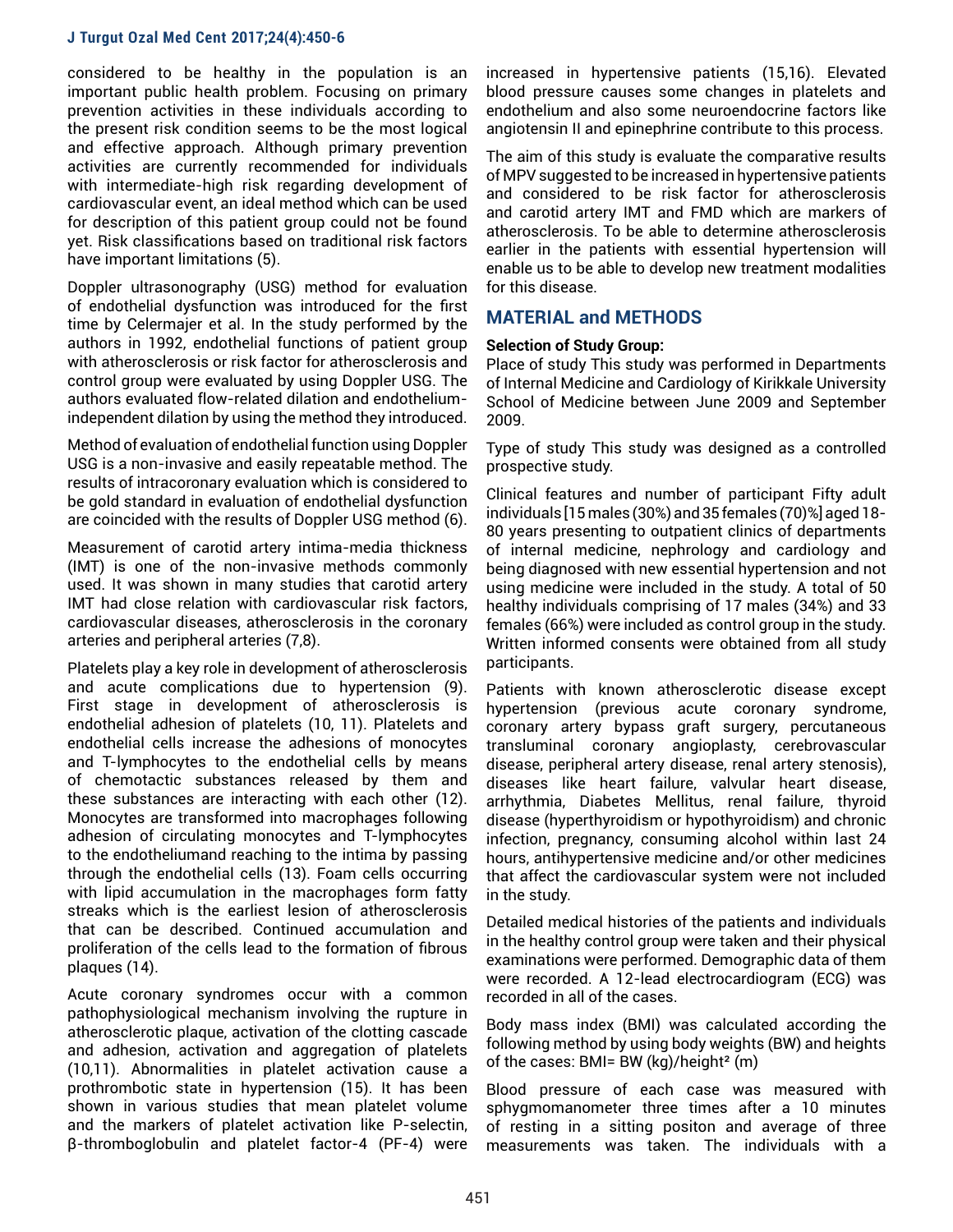systolic blood pressure of ≥140 mmHg and a diastolic blood pressure of  $≥$  90 mmHg were considered to be hypertensive.

## **Laboratory Analysis Methods:**

Complete blood count was performed on the Beckman Coulter HMX hematology analyzer in the Biochemistry Laboratory of Kirikkale University School of Medicine Hospital. Venous blood samples were taken after a 12 hour fasting period and fasting blood glucose, blood urea nitrogen (BUN), creatinine, total cholesterol, HDLcholesterol, triglycerides, calcium and phosphorus measurements were performed by using specific kits for Olympus 17V 600 chemistry analyzer in the Biochemistry Laboratory of Kirikkale University School of Medicine Hospital. LDL-cholesterol level was calculated from the data obtained according to the Friedewal formula:

LDL-cholesterol = Total cholesterol - (triglycerides/5 + HDL-cholesterol)

TSH measurements of the individuals were evaluated by using specific kits for Roche E170 Modular Immunoassay Analyzer.

## **Ultrasound Assessment of Endothelial Function:**

Carotid artery Doppler USG was performed in each case by using the General Electric Vivid S5 Eco Equipment and 12 L Probe. The carotid artery ultrasonographic investigation was performed with the patient in the supine position while the neck was slightly extended and the head was rotated to the opposite side of the investigation region. Carotid arteries were screened on both on transverse and longitudinal planes with gray scale and presence of plaque was investigated. During investigation with gray scale, intima media thickness (IMT) was measured through the program of ultrasound equipment in the thickest part of bilateral intima-media thickness. An IMT value of more than 0.9 mm and/or presence of plaque was considered to be atherosclerosis according to the criteria of the European Guidelines on Arterial Hypertension of the European Cardiology Society (ESC) of 2007.

Flow-mediated dilation (FMD) measurement was performed for each patient by using by using the General Electric Vivid S5 Eco Equipment and 12 L Probe and ultrasonographic measurement technique of the brachial artery. Procedure was performed after a 12-hour fasting period and 10 minutes of resting. The cases were asked not to drink beverages containing alcohol or caffeine within 24 hours before the test. Systolic and diastolic blood pressures of the cases were measured before FMD measurement. The patients were wanted to lay down in supine position comfortably and the brachial artery pulse was palpated over the antecubital fossa at longitudinal plane. Ultrasound probe was placed over the right brachial artery course and first of all Doppler recordings were obtained at longitudinal plane from the area where there was no kinking and best image was taken.

Then a segment (whose anterior and posterior intimal parts could be determined clearly through lumen and vessel wall) was selected for two dimensional (2D) imaging. Brachial artery diameter was measured three times at the end of diastole by using ECG monitorization and average of these three measurements was recorded as baseline diameter. The cuff of the sphygmomanometer was placed at upper part of the right antecubital fossa to induce a flow stimulus in the brachial artery. To obliterate arterial flow completely after recording baseline measurements, blood flow was obliterated by inflating the cuff as the cuff pressure would be 50 mmHg above the systolic blood pressures of the patients. Ischemia was established by keeping the cuff in this position for 5 minutes. Then the cuff was deflated and Doppler recordings were obtained at longitudinal plane after 60 seconds from the same area of the brachial artery where the first images were taken and recorded by measuring with automatic measurement system of the device. Two dimensional imaging was taken again at the 1st minute just after Doppler measurement. Average of three different measurements among 2D imaging was recorded as the brachial artery diameter (Flow-Dependent Dilation Response=FMDR). FMD was expressed as a % (percentage) increase compared to baseline vessel diameter (VD). FMD was calculated by using the following formula:FMD% =[(FMDR-VD)/VD]x100.

Arterial diameter was measured with distance from the near to the far arterial wall-blood interface.

## **Statistical Analyses:**

During the assessment of the data obtained in the study, SPSS (Statistical Package for Social Sciences) for Windows 15.0 program was used for statistical analysis. During the evaluation of the study data, regarding the comparisons of descriptive statistical methods (Mean, Standard deviation) as well as quantitative data, Independent Samples Test was used for the intergroup comparisons of parameters without normal distribution. Goodnessof-fit test of the parameters for normal distribution was evaluated by using Kolmogorov-Smirnov Test. Chi-Square test was used for the comparison of qualitative data. During the evaluation of correlation between mean platelet volume and parameters was evaluated by using Pearson's correlation analysis. The results were evaluated within 95% confidence intervals and at a significance level of p<0.05.

# **RESULTS**

Fifty of 100 cases included in the study were essential hypertensive patients and 50 of them were control group cases. There were 15 males (30%) and 35 females (70%) in the patient group and 17 males (34%) and 33 females (66%) in the control group (Figure 1). When age distribution of the cases were evaluated, mean age was observed to be 45.94±9.048 years (Figure 2).

Mean age was found to be 44.86 ± 7.88 years in the control group and  $47.02 \pm 10.04$  years in the patient group. Mean BMI of the cases was determined to be 30.56 ± 6.60. Mean BMI was found to be 29.31 ± 7.21 in the control group and 31.79  $\pm$  5.72 in the patient group.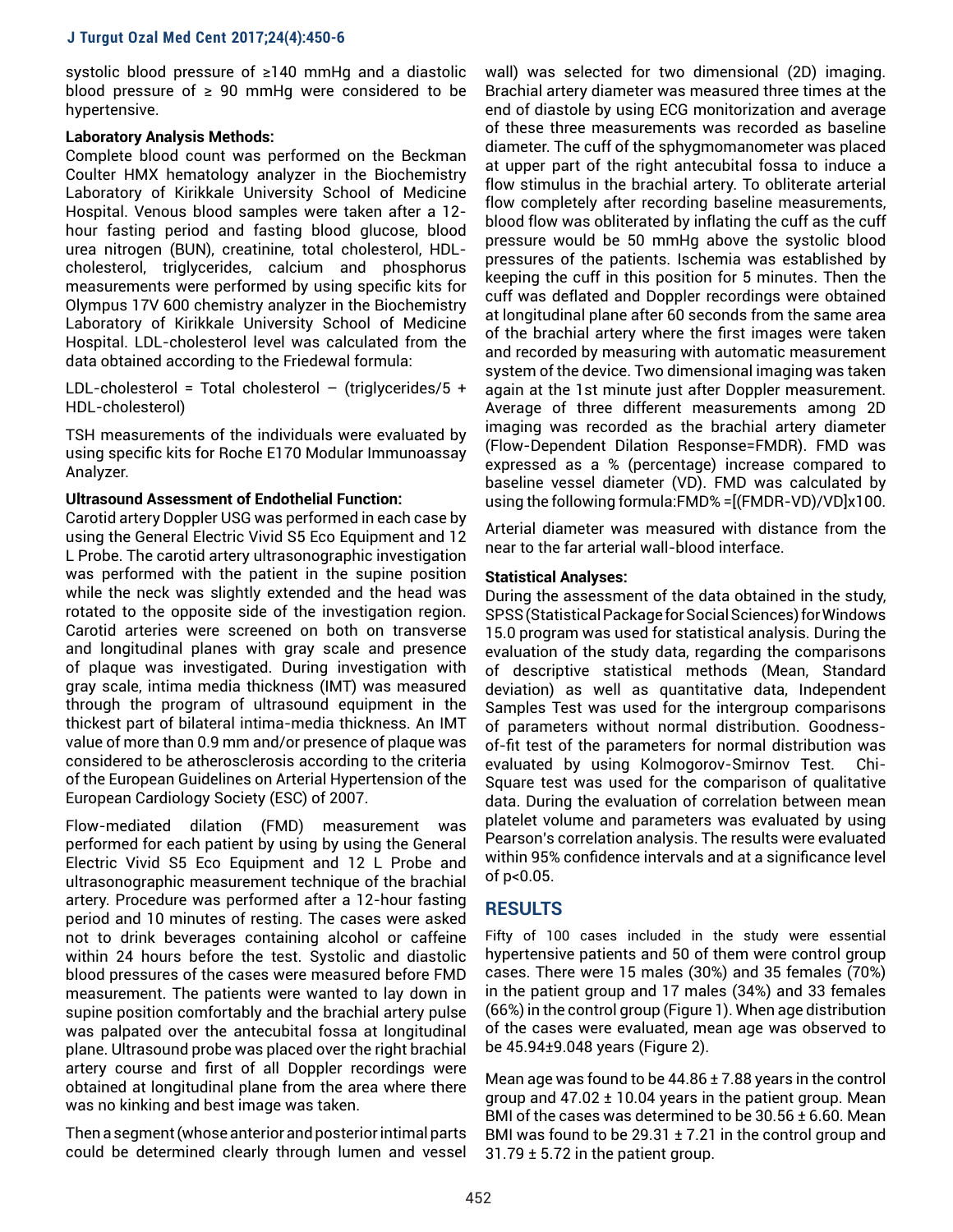

**Figure 1.** Gender distribution of the patients with diagnosis of essential hypertension and healthy control group cases 0: Healthy control group cases 1: The patients with diagnosis of essential hypertension



**Figure 2.** Age distribution of the cases included in the study

No statistically significant difference was found between patient and control groups regarding cigarette smoking  $(p>0.05)$ .

While mean MPV was 8.54±0.83 fL in the patient group, mean MPV in control group was determined to be 8.56±1.04 fL. No statistically significant difference was determined between MPV values of the cases in the patient and control groups (p>0.05).

Mean FMD in the patient and control groups were determined to be 12.55±9.29 and 12.27±10.20. No statistically significant difference was determined between FMD values of the cases in the patient and control groups  $(p>0.05)$ .

No statistically significant difference was determined between the right and left carotid artery IMT values of the cases in the patient and control groups (p>0.05).

Mean right carotid artery IMT values in the patient and control groups were determined to be 0.55±0.13 mm and 0.52±0.10 mm; respectively. Mean left carotid artery IMT values in the patient and control groups were determined to be 0.56±0.14 mm and 0.53±0.11 mm; respectively.

No statistically significant difference was determined between biochemical parameters, TSH, hemoglobin and platelet numbers of the cases in the patient and control groups (p>0.05).

A significant correlation was determined between the right carotid artery IMT value and left carotid artery IMT value  $(r=0.64, p=0.00)$ .

A significant correlation was found between age and the right carotid artery IMT value (r=0.38, p=0.00).

A significant correlation was determined between age and the left carotid artery IMT value (r=0.33, p=0.00) (Table 1).

When BMI data of the cases were evaluated by using frequency method; 1%, 16%, 32%, 43% and 8% of them were observed to be thin, normal, overweight, obese and morbid obese.A significant correlation was observed between cigarette smoking and TG (r=0.275).

| Table T.Correlation between age, how-mediated dhation (FMD), mean platelet volume (MPV), body mass mdex (BMI), carotid intima media<br>thicknesses (IMT-right and IMT-left) and cigarette smoking |                        |                        |                        |                        |                                                                                                        |                        |                        |
|---------------------------------------------------------------------------------------------------------------------------------------------------------------------------------------------------|------------------------|------------------------|------------------------|------------------------|--------------------------------------------------------------------------------------------------------|------------------------|------------------------|
|                                                                                                                                                                                                   | <b>AGE</b>             | <b>FMD</b>             | <b>MPV</b>             | <b>BMI</b>             | <b>IMT-Rigth</b>                                                                                       | <b>IMT-Left</b>        | Cigarette-smoking      |
| <b>AGE</b>                                                                                                                                                                                        |                        | $r - 0.061$<br>p:0,549 | $r - 0.150$<br>:0.5137 | r:0.024<br>p:0,814     | r:0,386<br>p:0,000                                                                                     | r:0,336<br>p:0,001     | r:0,060<br>p:0,555     |
| <b>FDM</b>                                                                                                                                                                                        | $r - 0,150$<br>p:0,137 |                        | $r - 0.149$<br>p:0,139 | r:0,051<br>p:0,5617    | $r - 0.079$<br>p:0,432                                                                                 | $r - 0.095$<br>p:0,347 | r:0,055<br>p:0,585     |
| <b>MPV</b>                                                                                                                                                                                        | r:0,024<br>p:0,814     | $r - 0.149$<br>p:0,139 |                        | r:0,006<br>p:0,951     | r:0,018<br>p:0,863                                                                                     | r:0,034<br>p:0,735     | $r - 0.067$<br>p:0,508 |
| <b>BMI</b>                                                                                                                                                                                        | r: 0.386<br>p:0,000    | r:0.051<br>p:0,617     | r:0.006<br>p:0,951     |                        | r: 0.100<br>p:0,321                                                                                    | r:0.058<br>p:0,563     | $r - 0.166$<br>p:0,099 |
| <b>IMT-Right</b>                                                                                                                                                                                  | r:0,336<br>p:0,001     | $r - 0.095$<br>p:0,432 | r:0.018<br>p:0,863     | r:0,100<br>p:0,321     |                                                                                                        | r:0,644<br>p:0,000     | r:0,087<br>p:0,388     |
| <b>IMT-Left</b>                                                                                                                                                                                   | r: 0, 336<br>p:0,001   | $r - 0.061$<br>p:0,347 | r:0,034<br>p:0,735     | r:0,058<br>p:0,563     | r:0,644<br>p:0,000                                                                                     |                        | r:0.057<br>p:0,576     |
| Cigarette<br>smoking                                                                                                                                                                              | r:0,060<br>p:0,555     | r:0,055<br>p:0,585     | $r - 0.067$<br>p:0,508 | $r - 0.166$<br>p:0,099 | r:0,087<br>p:0,388                                                                                     | r:0.057<br>p:0,576     |                        |
|                                                                                                                                                                                                   |                        |                        |                        |                        | (r: Correlation coefficient) Bold characters show that it is statistically significant and correlation |                        |                        |

**Table 1.Correlation between age, flow-mediated dilation (FMD), mean platelet volume (MPV), body mass index (BMI), carotid intima media**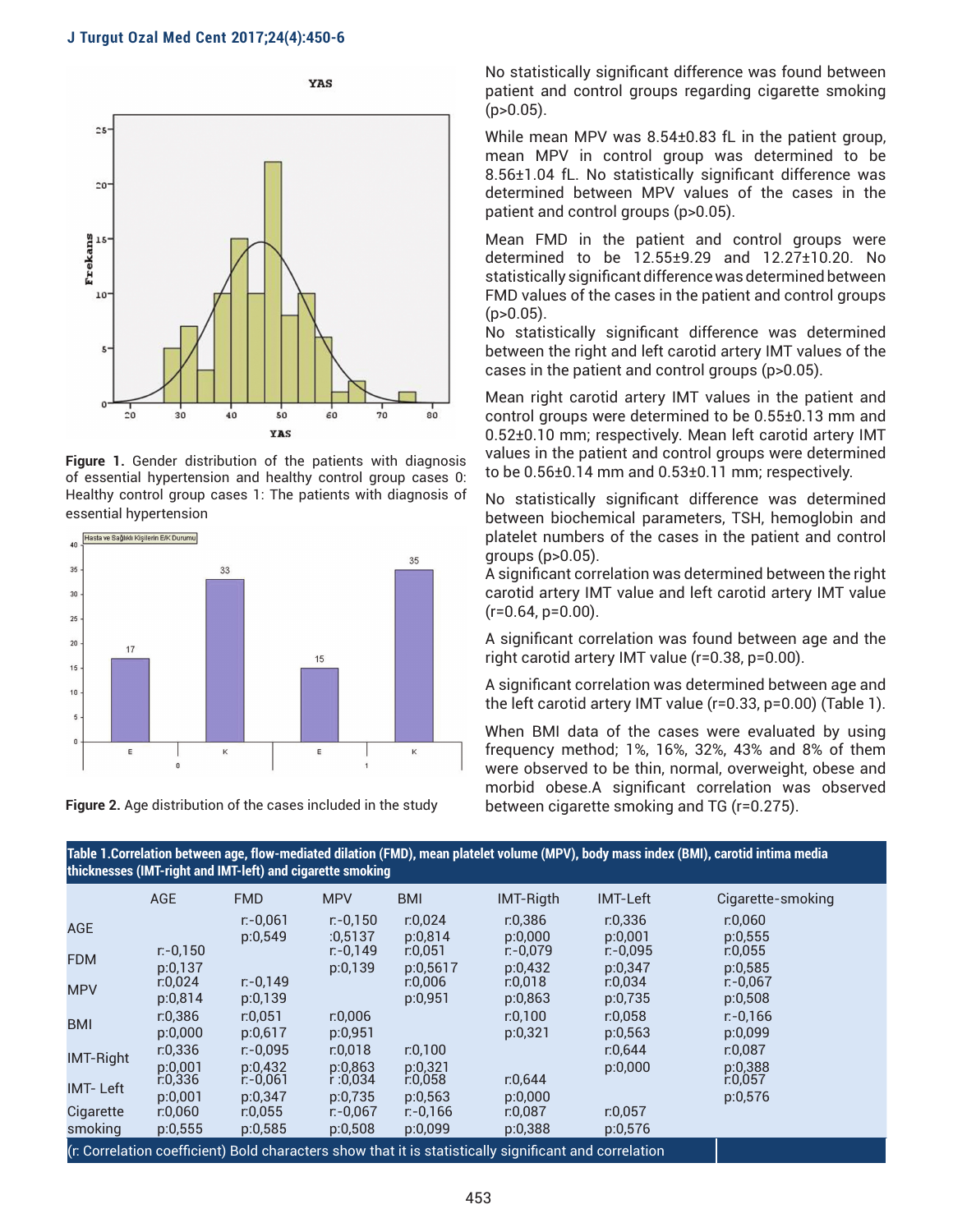## **DISCUSSION**

Platelets are activated in hypertension for a variety of reasons. It has been shown that exposure to high-shear stress due to hypertension caused platelet activation and release of more β-thromboglobulin and PF4. Shear resistance increases also the numbers of microparticles –consisting glycoprotein Ia, IIa and IIIb, P-selectin and thrombospondin-released during platelet activation. Platelets of hypertensive patients are more susceptible to catecholamines and angiotensin II in circulation which are potent stimulants of platelet activation and aggregation. It has been shown that catecholamines and angiotensin II caused platelet activation and aggregation by increasing intracellular calcium (17).

Additionally, platelets of hypertensive patients express much more alpha-2 adrenergic receptors. Also endothelial activation plays an important role in platelet activation. Endothelial dysfunction causes a reduction in NO and bradykinin production which inhibit platelet activation (17).

Platelet activation and prothrombotic state developing due to hypertension may improve with antihypertensive therapy. Many studies showed that hemostatic disorders, endothelial dysfunction and platelet activation regressed with antihypertensive therapy (18). It is controversial whether the changes observed with antihypertensive therapy are directly related to decrease in blood pressure or other effects of the drugs (improvement in endothelial dysfunction) or not.

Bath et al. found that active megakaryocyte DNA content was increased in the bone marrows of the patients died while waiting for coronary bypass surgery (19). Since they are rapidly consumed in acute coronary syndromes, platelets produced in bone marrow are released into the circulation with higher volume without maturation yet (20). Mean volumes of platelets rapidly produced in bone marrow are higher. Additionally, also earlier consumption of platelets with smaller volume compared to the ones with higher volume may be responsible from increase in mean platelet volume (21).

Higher mean platelet volume is an independent risk factor for myocardial infarction in the patients with coronary artery disease(22).

Size of platelet was found to be higher in cigarette smokers (23). No significant correlation was determined between cholesterol, triglycerides, hypertension, cigarette smoking and mean platelet volume in our study group; this condition can explained by relatively younger mean age, not being hyperlipidemic and smaller number of patients.

In the study performed by Heiss G et al., it was shown that cigarette smoking was associated with increased carotid atherosclerosis (24). In the study performed by Kavamari R et al., carotid artery IMT was found to be increased in cigarette smokers (25). In our study, no significant relationship was determined between cigarette smoking and carotid artery IMT.

Although presence of calcification in the carotid artery has lower sensitivity for CAD, it has very high specificity. While it has no value as screening test, it is known that the individuals with calcification should be evaluated for CAD. This is consistent with the results of a study investigating the relationship between calcifications in the carotid and femoral arteries and calcifications in the coronary arteries by using CT scan (26). Lower sensitivity can be explained by absence of calcification in early stage arterial plaques.

Although FMD is significant in determination of CAD, it does not have high sensitivity and specificity. The reason of this condition can be emergence of endothelial dysfunction before development of CAD and also deterioration in FMD caused by risk factors for coronary artery disease.

Marked correlations (r=0.4-0.6) were determined between calcifications in the carotid and coronary arteries atherosclerosis in many studies performed in autopsy cases (27-29). It can be thought that a longer period is required for development of severe CAD and also atherosclerosis indicated by coronary artery IMT progresses during this process. Weak correlation between extensity scores including baseline coronary artery atherosclerosis causing non-serious lesions and carotid artery IMT can be attributed to short period of time, difference in severity of its relationship with risk factors and problems in measurement of carotid artery IMT. In addition to these, since each coronary artery is not equally affected with atherosclerosis even in the same individual (28) and does not respond equally to the risk factors (30), different progress of atherosclerotic process in different arterial beds is an expected condition.

Absence of significant correlation between presence of calcification and plaque in the carotid arteries and extensiveness and severity of CAD can be attributed to different processes of atherosclerosis in different arteries as much as problems in determination of plaque and calcification in the carotid artery.

In the study performed by the Atherosclerosis Risk in Communities (ARIC), male gender was found to increase IMT both in the popliteal artery and in the carotid artery (31). In the study performed by Gostomzyk JG et al., it was found that presence of plaque in the carotid artery had correlation with age but not with gender. In this study, it was determined that carotid plaques occurred at relatively younger ages in the males (32). In the study performed by Tell GS et al., it was determined that age increased plaque thickness in the carotid artery. Again in this study, plaque was encountered more commonly in the males (33).

A significant relationship was found between age and IMT (p>0.05). However, this relationship is not a very strong relationship possibly due to relatively younger mean age of the cases (45.94±9.04 years) (r=0.386). Increased carotid artery IMT is the early sign of atherosclerotic diseases (34). In our study, IMT measurement of more than 0.9 mm considered to be atherosclerotic was determined in only 2% (2 patient) of the cases. One of these cases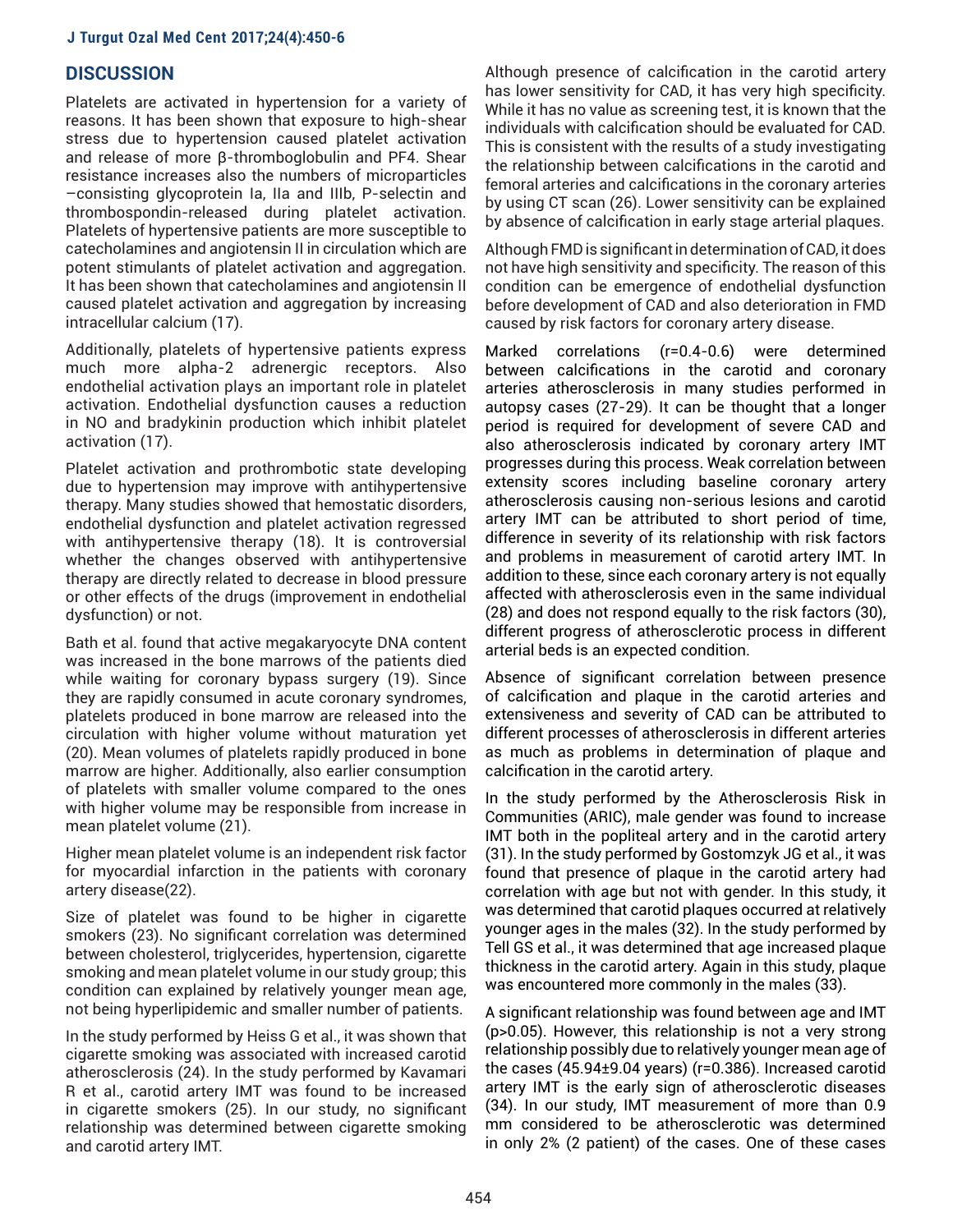was a 65-year old male from healthy control group and the other one was a 50-year old hypertensive female. This may be suggestive of age is an important risk factor in atherosclerotic process. However, studies including larger number of patients are needed for more accurate interpretation.

In the study performed by M Adaikkappan et al., it was shown that carotid artery wall thickness was increased in the hypertensive patients (35). In the study performed by Gariepy J et al., it was found that carotid artery and femoral artery wall thicknesses were higher in the hypertensive patients (36). In our study, while carotid artery IMTs of hypertensive patients were higher than carotid artery IMTs of control group cases, this difference was not statistically significant. As this might be due to relatively smaller number of patients, it may be associated with relatively younger mean age of the cases and presence of limited number of risk factors for atherosclerosis.

In many studies performed, it was demonstrated that high levels of total cholesterol, LDL-cholesterol, triglyceride and low levels of HDL-cholesterol increased carotid artery wall thickness (29, 32, 33, 37, 38). In our study, no significant relationship was determined between total cholesterol, LDL-cholesterol, triglyceride and HDL-cholesterol levels and carotid artery wall thickness.

The relationship between components of metabolic syndrome and MPV was investigated by Dogru et al. In this study, 868 adult patients (mean age: 45 years) were included and no relationship was determined between components of metabolic syndrome and MPV (39). Similarly also in our study, no relationship was determined between hypertension, BMI, cigarette smoking and MPV.

The relationship between body weight and blood pressure change with gender, race or age. Blood pressure was frequently increased in obese individuals. Weight gain is associated with a markedly increased risk for hypertension. The risk for hypertension is 1.7 fold higher in individuals who have a weight gain of 5-10 kg and 5.2 fold higher in individuals who have a weight gain over 25 kg. Many studies showed that obesity, glucose intolerance and hyperinsulinemia might cause a rise in blood pressure and a reduction in the efficacy of an antihypertensive therapy.

In a study performed by Andreas Melidonis et al., no significant relationship could be demonstrated between BMI and carotid artery wall thickness (40). Similarly also in our study, no significant relationship was determined between BMI and carotid artery wall thickness. In our study, no correlation was determined between BMI and FMD, MPV and IMTs.

In our study, no statistically significant difference was determined between FMD, MPV and IMT values of the patients diagnosed with hypertension and FMD, MPV and IMT values of the cases in the control group. However, IMT values of the patients in the hypertensive group were found to be higher than IMT values of the cases in the control group, but it was not statistically significant. This

condition might be associated with relatively younger mean age of the cases and relatively smaller number of patients and presence of limited number of risk factors for atherosclerosis.

# **CONCLUSION**

Essential hypertension is a condition during the course of this disease endothelial dysfunction is observed. Endothelial dysfunction will be observed earlier and more markedly in the hypertensive individuals with additional risk factors for coronary artery disease like diabetes, cigarette smoking, male gender and hyperlipidemia. The patients with essential hypertension should be followed up with a multidisciplinary approach beginning with diagnosis, cardiovascular risk factors should be well identified and when necessary the patient follow-up should be performed in collaboration with the relevant departments (nephrology, cardiology, ophthalmology).

Endothelial dysfunction in essential hypertension is an indicator of increased risk of atherosclerosis in these patients. Therefore, in the patients with essential hypertension, it seems to be necessary to take aggressive measures to reduce cardiovascular risks in addition to treatment of essential hypertension.

Although MPV was used as an indicator of endothelial dysfunction during acute and chronic processes, the number of studies performed using MPV in atherosclerotic diseases (acute myocardial infarction and acute cerebrovascular events) were higher. Therefore, use of MPV during risk assessment after acute events might be suitable.

FMD and carotid artery IMT reflect endothelial damage during chronic process. For assessment of endothelial damage in essential hypertension, use of noninvasive and easily applicable methods of FMD and carotid artery IMT might be beneficial in individuals with higher risk factors of coronary artery disease even not in all of the patients.

To demonstrate the relationship between essential hypertension and endothelial dysfunction and to define the possible cardiovascular morbidity and mortality, prospective, randomized-controlled studies with large patient populations are required.

By means of definition of cardiovascular morbidity and mortality in the patients with essential hypertension, significant savings can be obtained in future possible healthcare costs.

#### *Ethics Committee Approval*

*Approval was obtained for this study from Local Ethics Committee of Kirikkale University School of Medicine on June 3rd, 2009 with number of 2009/108.*

#### **REFERENCES**

- 1. Chobanian AV, Bakris GL, Black HR, Cushman WC, Gren LA, Izzo JL Jr, et al. Seventh report of the joint national committee on prevention, detection, evaluation and treatment of high blood pressure. Hypertension 2003;42(6):1206-52.
- 2. Andreoli TE, Carpenter CCJ., Griggs RC, Loscalzo J. Cecil Essentials of Medicine Fifth Edission 2002;157-9.